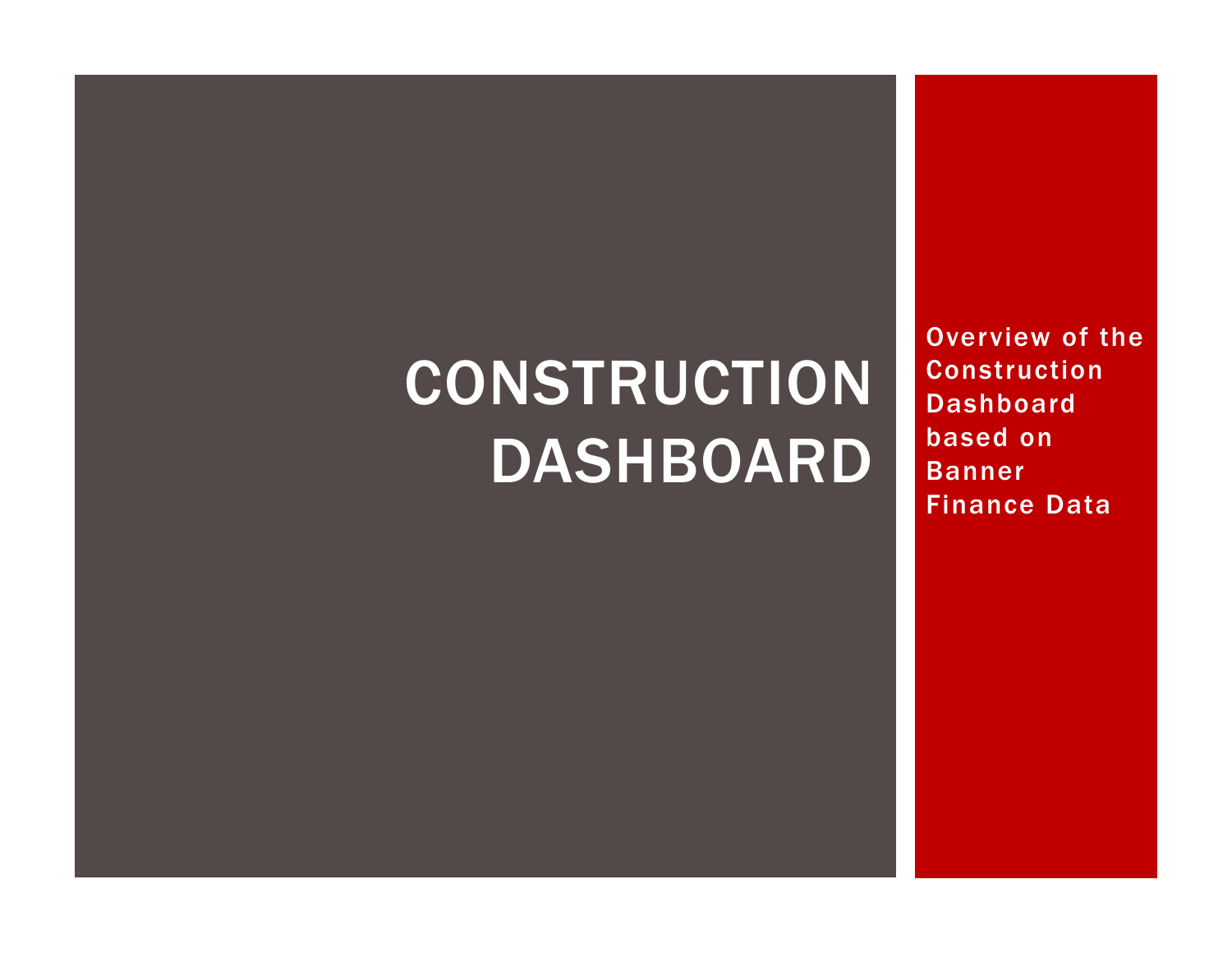## BENEFITS OF THE CONSTRUCTION DASHBOARD

Welcome to the Construction Dashboard overview. This dashboard is a web based system that allows project managers, project accountants and other personnel to access financial project information.

Benefits include:

- Display of real-time Banner data (Budget, Expense, Encumbrance and Available Balance)
- Web-based interface compatible with mobile devices
- Utilizes myBama single sign-on (no token)
- Notification of upcoming Project End Dates
- Ad hoc and management reporting capabilities
- Cost Projection Worksheet Data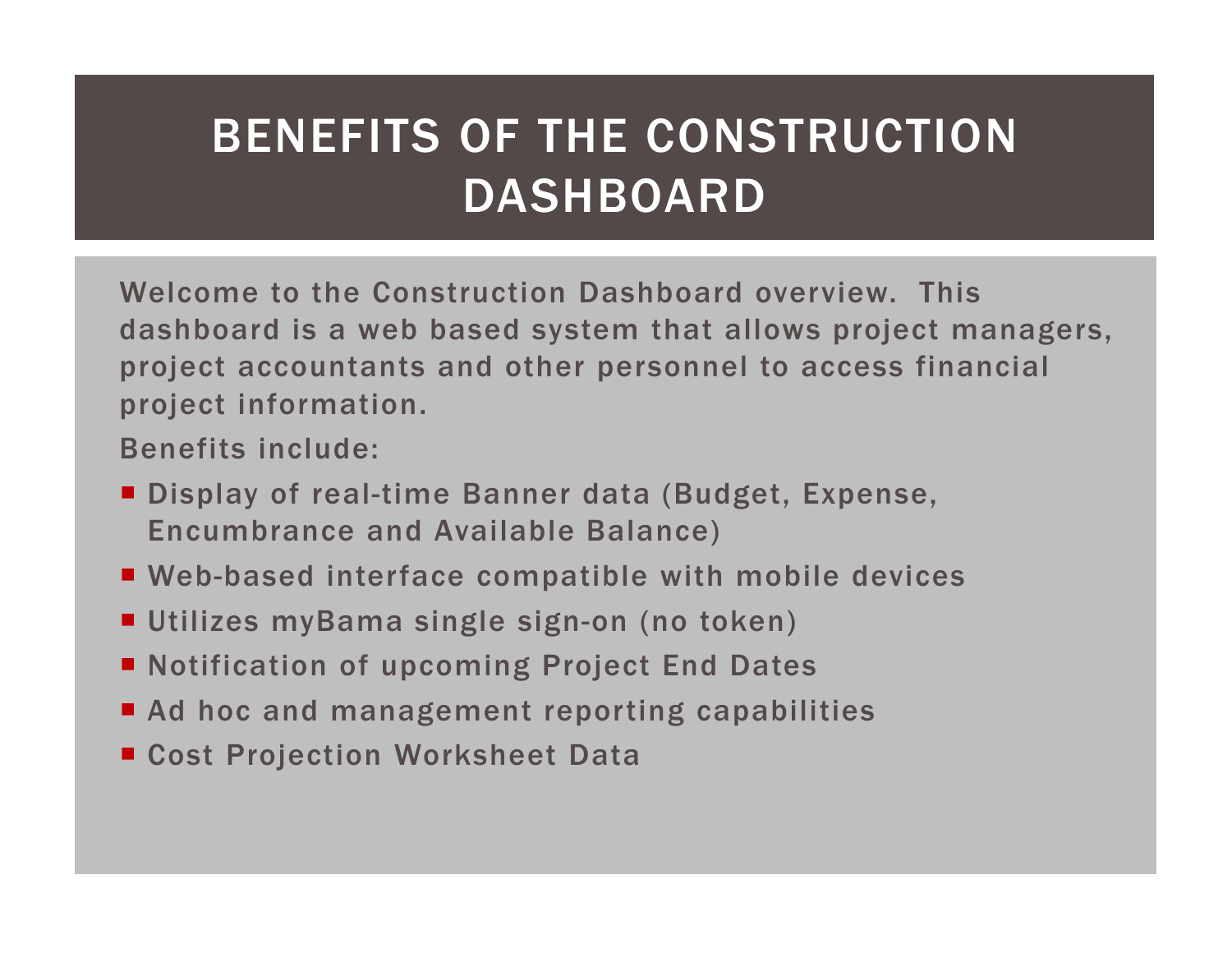

## LOGIN TO MYBAMA

Use your mybama username and password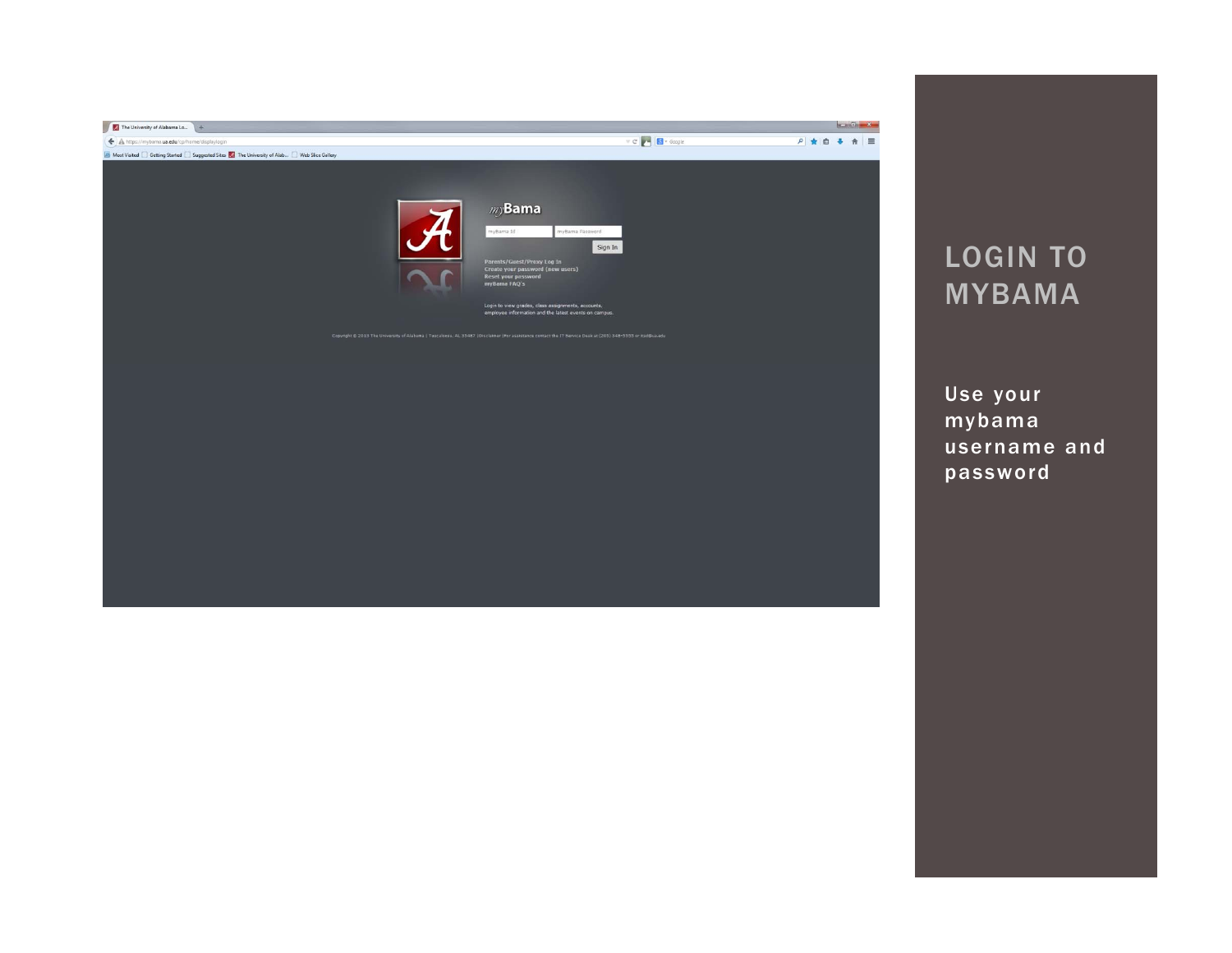

## NAVIGATE TO THE EMPLOYEE **TAB**

Scroll to the bottom of the employee tab page – there is a box for Construction and a link to the Construction Dashboard

The BAMA e-mail add the e-mail utilized to e-mail address even regularly, to ensure t BAMA e-mail account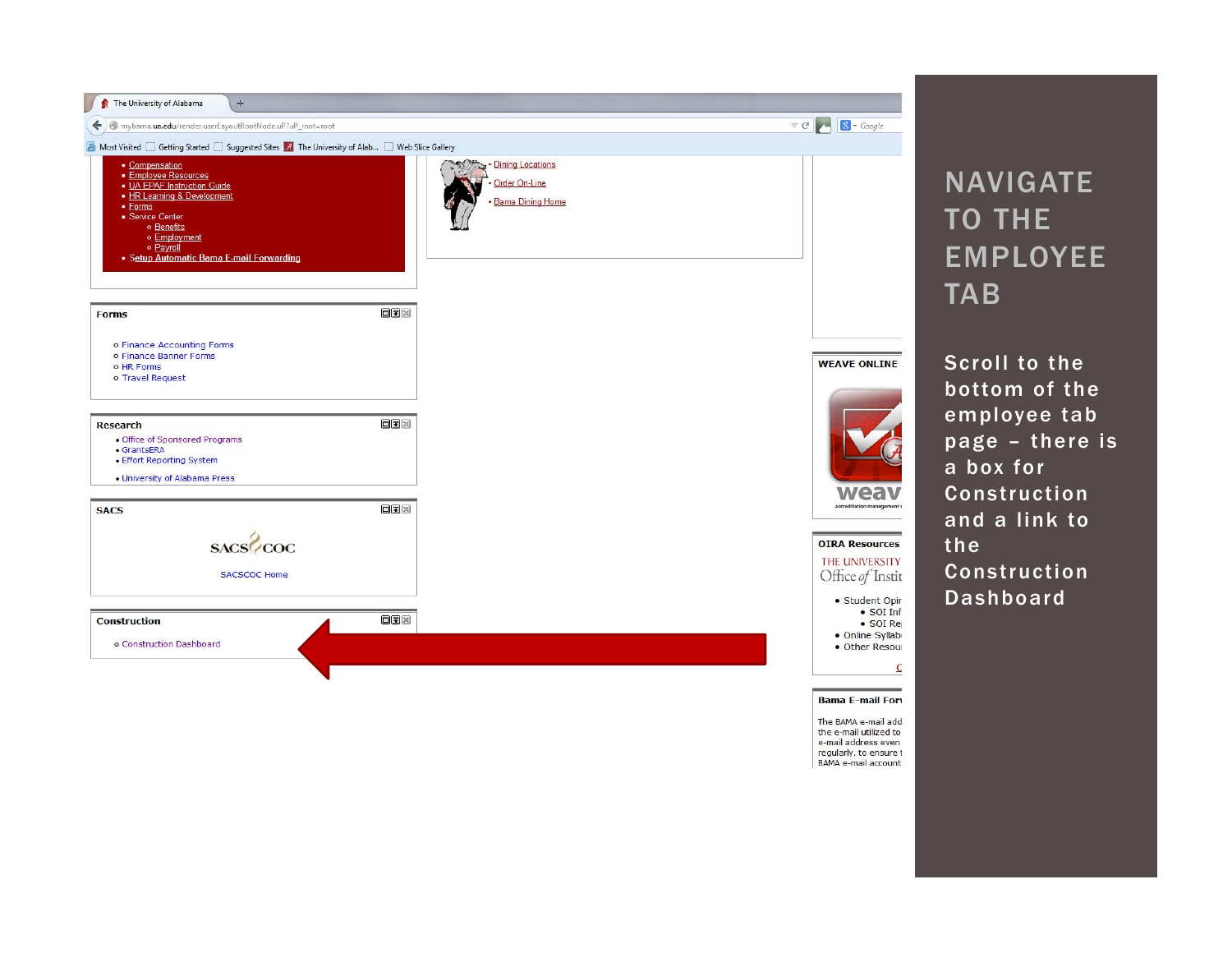| <b>PROJECT</b> | <b>TITLE</b>                           | <b>END DATE</b> | PM       | CAF#       | <b>FUND</b> | <b>BUDGET</b>   | <b>EXPENSE</b>  | <b>ENCUMBERED</b> | <b>AVAILABLE</b> |
|----------------|----------------------------------------|-----------------|----------|------------|-------------|-----------------|-----------------|-------------------|------------------|
| PL90597        | Peter Bryce Campus Barnes Ctr<br>Adapt | 4/15/2015       | Thorn, T | 426-13-115 | 90597       | \$1,052,280.00  | \$621,153.70    | \$71,889.51       | \$359,236.79     |
| PL91095        | Science and Engineering Phase 4        | 10/1/2015       | Thorn, T | 236-10-021 | 91095       | \$70,000,000.00 | \$69,379,218.74 | \$605,529.16      | \$15,252.10      |
| PL94517        | Tutwiler Hall Elevator Safety Repai    | 10/25/2014      | Thorn, T | 206-13-216 | 94517       | \$500,000.00    | \$435,067.39    | \$12,391.00       | \$52,541.61      |
| PL94522        | Garland Hall Fan Coil Replacement      | 10/1/2015       | Thorn, T | 067-13-173 | 94522       | \$340,000.00    | \$49,034.03     | \$10,713.00       | \$280,252.97     |
| PL94508        | SERC Hydraulic Lines in Structures     | 3/31/2015       | Thorn, T | 234-13-138 | 94508       | \$120,000.00    | \$39,562.45     | \$63,932.00       | \$16,505.55      |

## MY PROJECTS

Project Managers will see all current projects on which they are designated Project Manager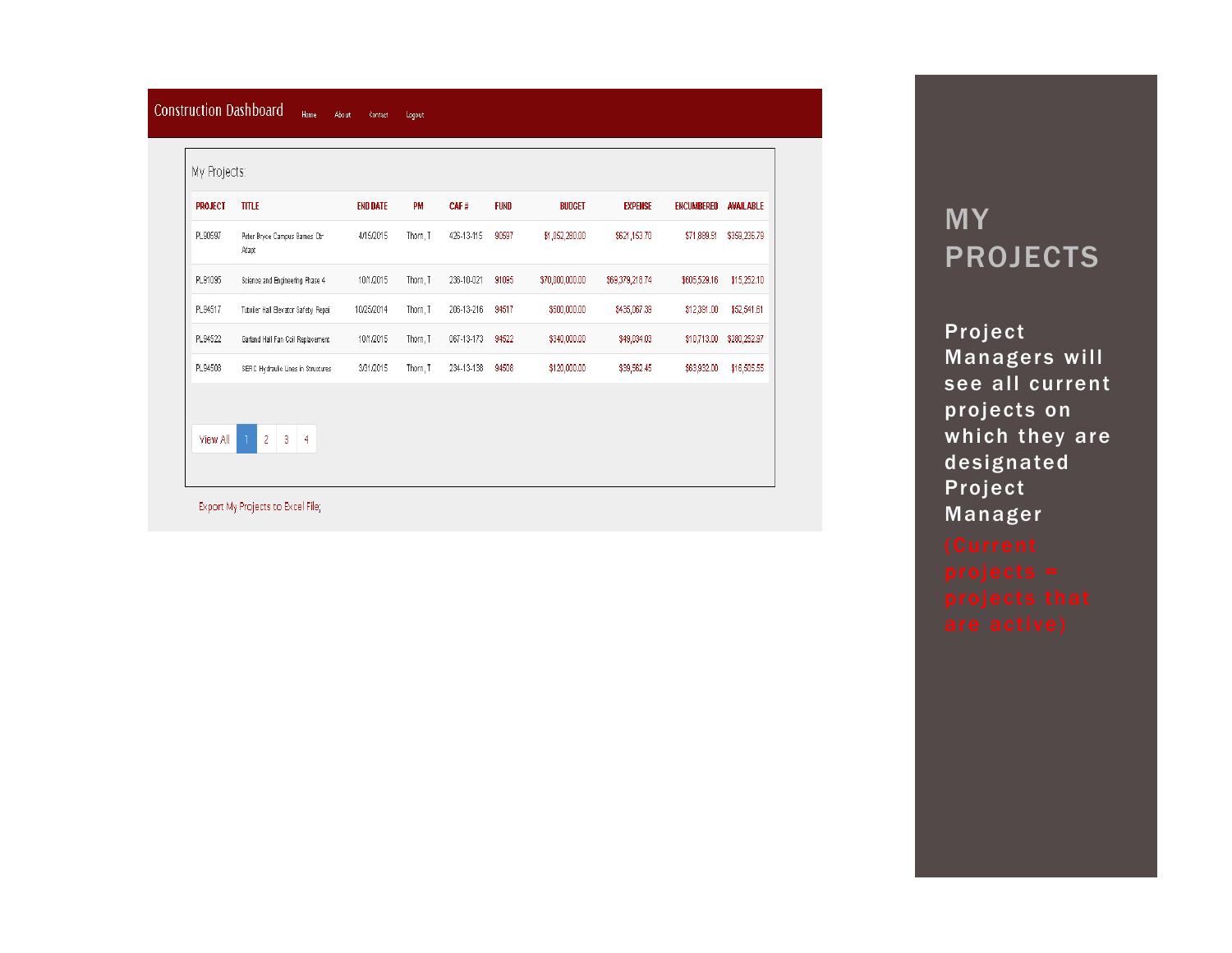| PRESIDENT'S MANSION RE-ROOF<br><b>Tutwiler Emergency Generator</b><br>Instal<br>East Annex Finish Upg &<br>Constructio<br>Tutwiler Hall Elevator Safety Repai<br>Mary Burke Student Conduct Office<br>E | PROJECT TITLE |                    | <b>END DATE</b> |
|---------------------------------------------------------------------------------------------------------------------------------------------------------------------------------------------------------|---------------|--------------------|-----------------|
| PL90400<br>PL94519<br>PL94517<br>PL94518                                                                                                                                                                | PL90132       |                    | 1/1/2015        |
|                                                                                                                                                                                                         |               |                    | 10/31/2014      |
|                                                                                                                                                                                                         |               |                    | 11/12/2014      |
|                                                                                                                                                                                                         |               |                    | 10/25/2014      |
|                                                                                                                                                                                                         |               |                    | 12/26/2014      |
| <b>View All</b>                                                                                                                                                                                         |               |                    |                 |
|                                                                                                                                                                                                         |               |                    |                 |
| Export My Projects Ending within 120 days to                                                                                                                                                            |               | <b>Excel File:</b> |                 |

My Projects Ending within 120 days:

#### Notes/Policies

Please turn all invoices for work performed 9/30/14 and prior to BACPP immediately.

**Financial Accounting Website** 

**Estus Active Projects** 

**Closeout Policy** 

**Other Policies** 



Notes section is for BACPP/CA to provide important information to users. Policies section – links to important policies/websites.

## PROJECTS ENDING WITHIN 120 DAYS

Shows projects that are ending in the upcoming 120 days. Based on Project End Date entered in Banner. This is an estimated closeout date –substantial completion plus one year.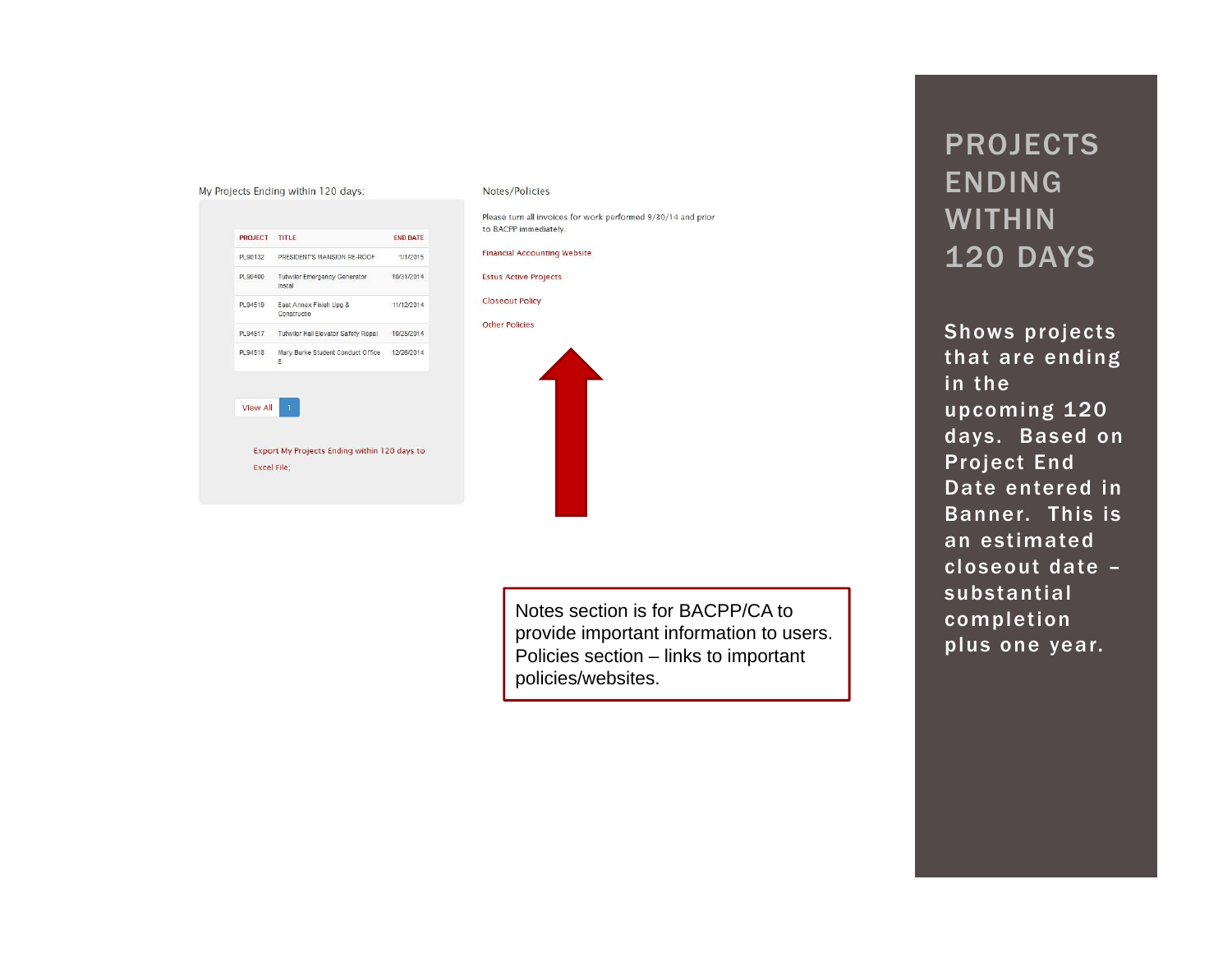## MY PROJECTS

- If >5 projects, pages (1,2,3...) will appear for navigation.
- Each row represents one project/fund.
- Every column can be sorted, ascending or descending, by clicking on the column header.
- Data does not include Funding Sources (Revenue or Transfers).
- Available balance has not been reduced for charges in process that have not yet hit Banner.
- A negative available balance = spending is over-budget.
- Any item in RED can be clicked on for detailed information.
	- Click on the fund and all data grouped by BOT categories for the project appears.
	- Click to show/hide details and all accounts that make up the category appear.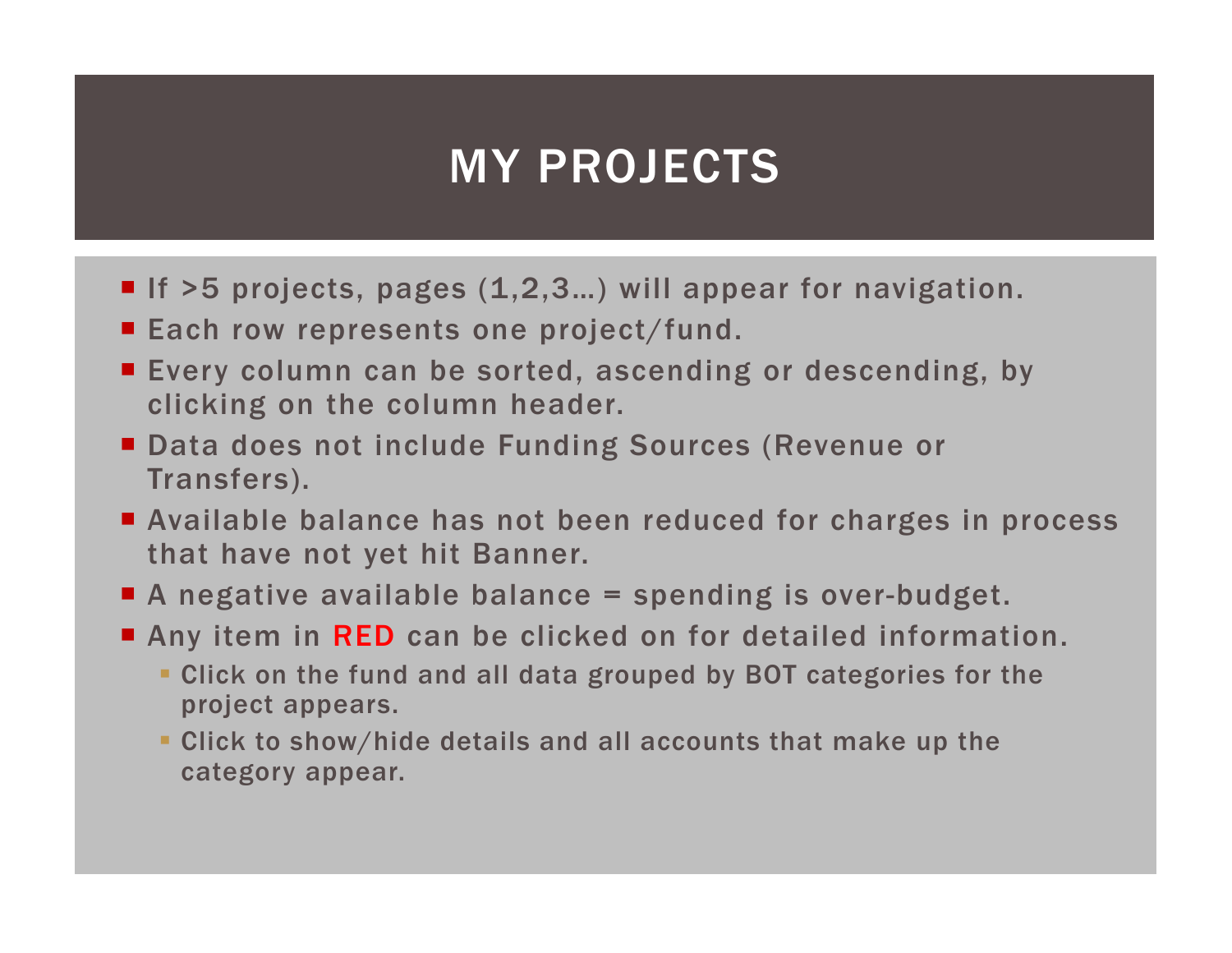#### main page  $>$

|                                                                 |                                                |                         | Fund 91095 for Project PL91095 Science and Engineering Phase 4 |                 |                    |                   |                  |
|-----------------------------------------------------------------|------------------------------------------------|-------------------------|----------------------------------------------------------------|-----------------|--------------------|-------------------|------------------|
| <b>PROJECT</b>                                                  | <b>FUND</b>                                    | <b>ACCOUNT</b>          | <b>ACCT_TITLE</b>                                              | <b>BUDGET</b>   | <b>EXPENSE</b>     | <b>ENCUMBERED</b> | <b>AVAILABLE</b> |
| Construction                                                    |                                                |                         | <b>Click for show/hide details</b>                             | \$59,756,401.46 | \$59,613,485.80    | \$484,012.93      | (\$341,097.27)   |
| <b>Site Development</b>                                         |                                                | Category has no Account | \$0.00                                                         | \$0.00          | \$0.00             | \$0.00            |                  |
| <b>Shared Costs for Utilities</b><br><b>Hazardous Materials</b> |                                                |                         | Category has no Account                                        | \$0.00          | \$0.00             | \$0.00            | \$0.00           |
|                                                                 |                                                |                         | Category has no Account                                        | \$0.00          | \$0.00             | \$0.00            | \$0.00           |
| Landscaping                                                     |                                                |                         | <b>Click for show/hide details</b>                             | \$272,046.28    | \$272,046.28       | \$0.00            | \$0.00           |
|                                                                 | Moveable FF&E (Furniture Fixtures & Equipment) |                         | <b>Click for show/hide details</b>                             | \$1,925,253.73  | \$1,925,253.73     | \$0.00            | \$0.00           |
| <b>Donated Materials</b>                                        |                                                |                         | Category has no Account                                        | \$0.00          | \$0.00             | \$0.00            | \$0.00           |
|                                                                 | Security Sys. & Access Control                 |                         | <b>Click for show/hide details</b>                             | \$497,969.56    | \$498,382.38       | \$0.00            | (\$412.82)       |
| Telecommunications/Data                                         |                                                |                         | <b>Click for show/hide details</b>                             | \$826,046.82    | \$852,535.80       | \$0.00            | (\$26,488.98)    |
| Architect/Engineer Fees                                         |                                                |                         | <b>Click for show/hide details</b>                             | \$3,577,845.69  | \$3,524,665.08     | \$76,936.93       | $(\$23,756.32)$  |
|                                                                 | <b>Other Fees &amp; Services</b>               |                         | <b>Click for show/hide details</b>                             | \$933,179.65    | \$936,819.11       | \$44,579.30       | (\$48,218.76)    |
| <b>Contingency Fees</b>                                         |                                                |                         | <b>Click for show/hide details</b>                             | \$456,139.96    | \$0.00             | \$0.00            | \$456,139.96     |
| <b>Project Management Services</b>                              |                                                |                         | <b>Click for show/hide details</b>                             | \$882,000.00    | \$882,000.00       | \$0.00            | \$0.00           |
| <b>EDDAD</b>                                                    |                                                |                         | Cliek for obombido dotailo                                     | 2072 AAC OF     | <b>¢074 020 £C</b> | <b>40.00</b>      | 74042.74V        |

## **MY FUND**

BOT categories for the Fund – can be copied and pasted in Excel (Firefox works best)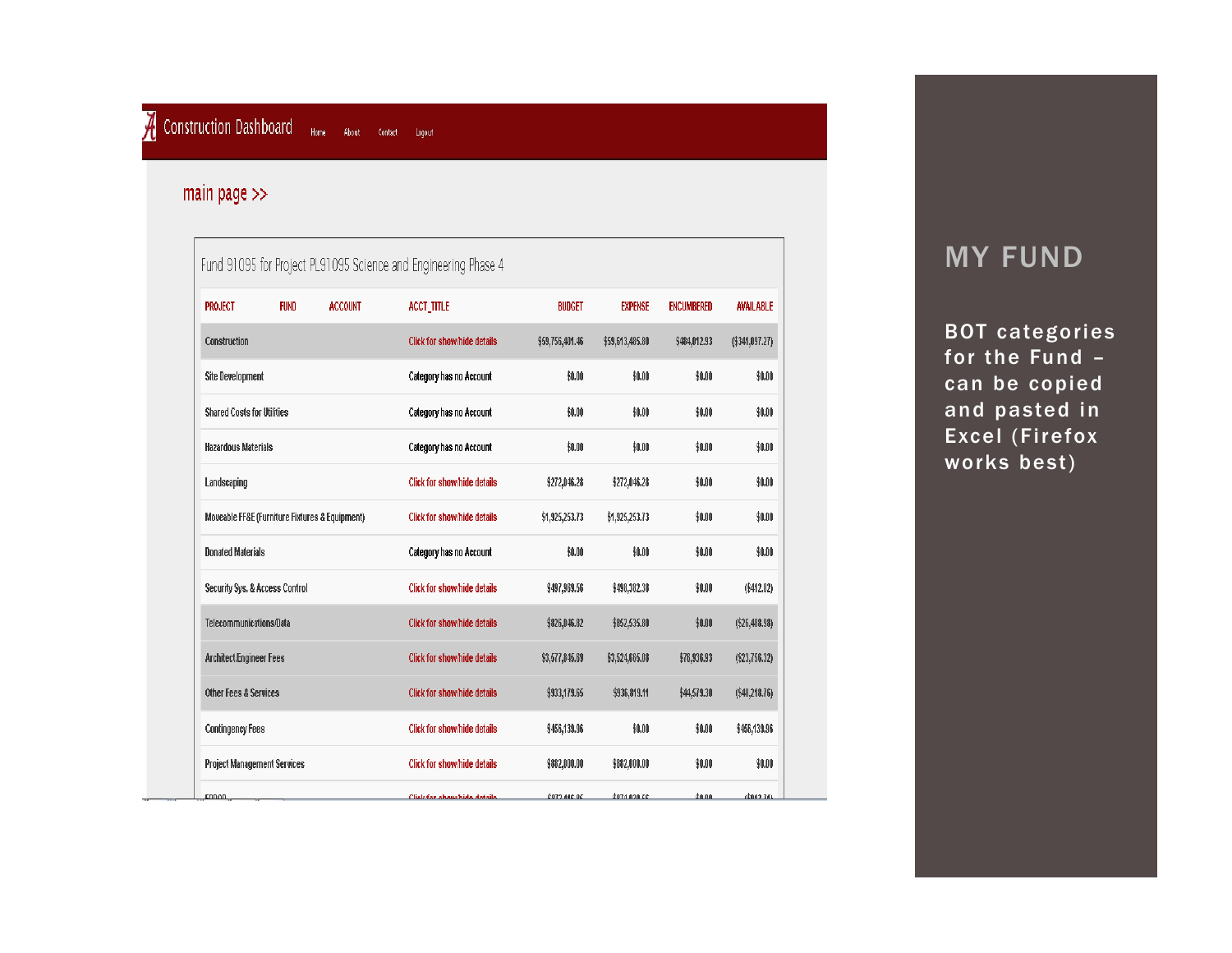#### main page  $\gg$

| <b>FUND</b><br><b>ACCOUNT</b><br><b>PROJECT</b><br>Construction |       | <b>ACCT_TITLE</b><br><b>BUDGET</b> |                                    | <b>EXPENSE</b>  | <b>ENCUMBERED</b> | <b>AVAILABLE</b> |                |
|-----------------------------------------------------------------|-------|------------------------------------|------------------------------------|-----------------|-------------------|------------------|----------------|
|                                                                 |       |                                    | <b>Click for show/hide details</b> | \$59,756,401.46 | \$59,613,485.80   | \$484,012.93     | (\$341,097.27) |
| PL91095                                                         | 91095 | 795350                             | Construction-PO/PCard T            | \$9,600.00      | \$9,600.00        | \$0.00           | \$0.00         |
| PL91095                                                         | 91095 | 795351                             | Construction-PO/PCard U            | \$49,550.00     | \$49,550.00       | \$0.00           | \$0.00         |
| PL91095                                                         | 91095 | 795352                             | Construction-PO/PCard V            | \$5,000.00      | \$5,000.00        | \$0.00           | \$0.00         |
| PL91095                                                         | 91095 | 795353                             | Construction-PO/PCard W            | \$2,205.00      | \$2,205.00        | \$0.00           | \$0.00         |
| PL91095                                                         | 91095 | 795354                             | Construction-PO/PCard X            | \$1,750.70      | \$1,750.70        | \$0.00           | \$0.00         |
| PL91095                                                         | 91095 | 795355                             | Construction-PO/PCard Y            | \$55,729.44     | \$55,729.44       | \$0.00           | \$0.00         |
| PL91095                                                         | 91095 | 795356                             | Construction-PO/PCard Z            | \$31,823.00     | \$31,823.00       | \$0.00           | \$0.00         |
| PL91095                                                         | 91095 | 795336                             | Construction-PO/Pcard F            | \$910.00        | \$910.00          | \$0.00           | \$0.00         |
| PL91095                                                         | 91095 | 795190                             | Fixed Equipment-Non-Inventory      | \$0.00          | \$0.00            | \$0.00           | \$0.00         |
| PL91095                                                         | 91095 | 795260                             | Other Construction Costs           | \$203.20        | \$203.20          | \$0.00           | \$0.00         |
| PL91095                                                         | 91095 | 795235                             | Relocation                         | \$0.00          | \$0.00            | \$0.00           | \$0.00         |
| PL91095                                                         | 91095 | 752123                             | UA Facilities Workorder            | \$55,682.97     | \$55,682.97       | \$0.00           | \$0.00         |
| 01.04005                                                        | 04005 | 7054.45                            | Conotruction Contractor            | 020 024 004 07  | 020 020 020 77    | 00.00.           | 04.447.00      |

### MY FUND

Details for each category on the fund. Further drill down is available on account code amounts in red.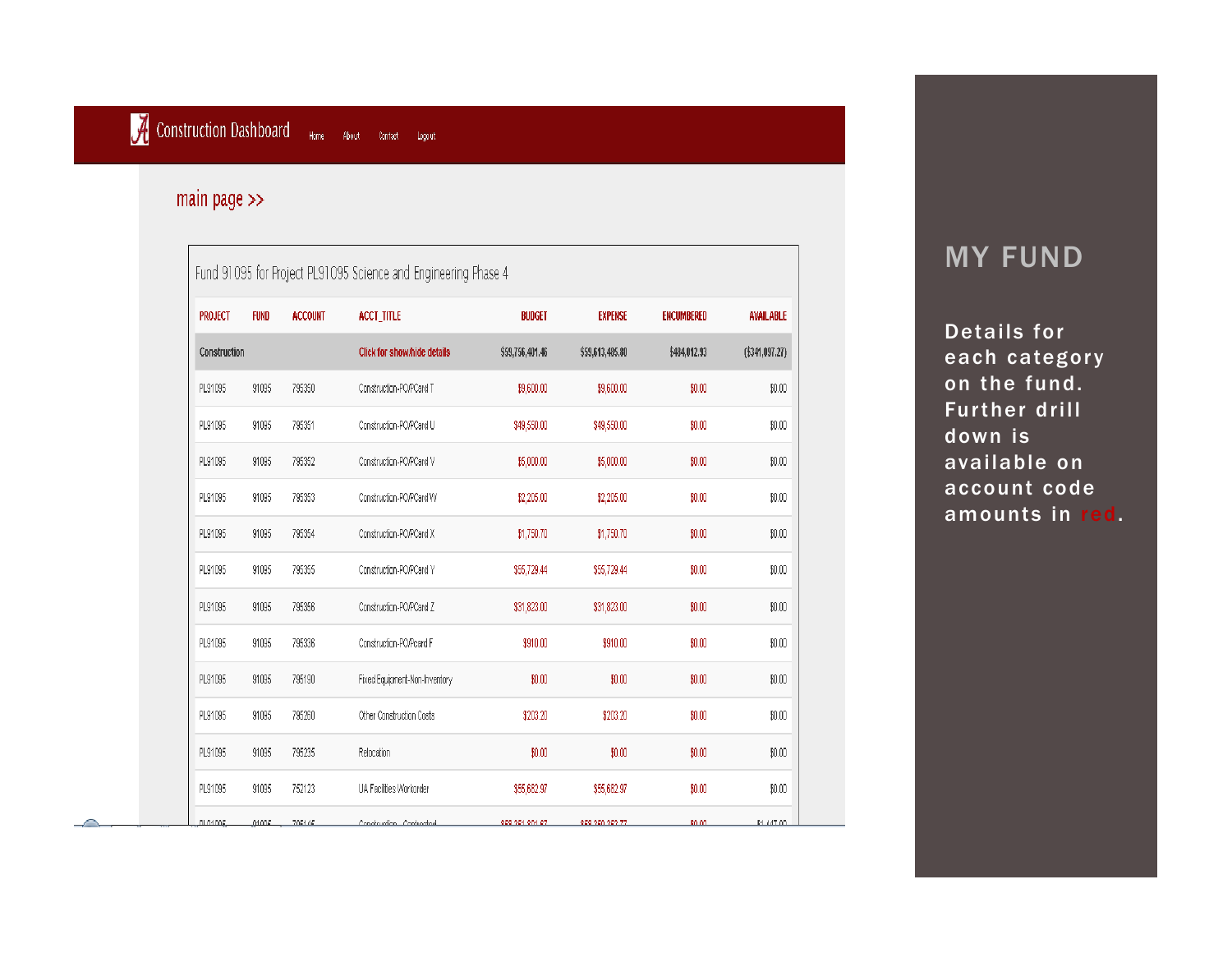### Construction Dashboard Home About contact Logout

#### main page >> fund  $91095$  >>

Expense Transactions for Grant PL91095 Science and Engineering Phase 4

#### Fund 91095 Account 795145

| <b>ACCOUNT</b> | <b>ORGNIZATION</b> | <b>DESCRIPTION</b>               | <b>AMOUNT</b>  | <b>TRANSACTION</b><br>DATE | <b>DOCUMENT</b> |
|----------------|--------------------|----------------------------------|----------------|----------------------------|-----------------|
| 795145         | 504108             | Doster Construction Company Inc. | \$1,153,422.55 | 7/21/2011                  | FP04914         |
| 795145         | 504108             | Doster Construction Company Inc. | \$408,080.77   | 8/11/2011                  | FP04938         |
| 795145         | 504108             | Ready Mix USA LLC                | \$1,088.00     | 8/19/2011                  | FM42573         |
| 795145         | 504108             | Ready Mix USA LLC                | \$308.00       | 8/19/2011                  | FM42574         |
| 795145         | 504108             | Ready Mix USA LLC                | \$278.00       | 8/19/2011                  | FM42575         |
| 795145         | 504108             | Barna Concrete Products Co Inc.  | \$105.00       | 8/25/2011                  | FM42640         |
| 795145         | 504108             | Barna Concrete Products Co Inc.  | \$111.00       | 8/25/2011                  | FM42641         |
| 795145         | 504108             | Barna Concrete Products Co Inc.  | \$105.00       | 8/25/2011                  | FM42642         |
| 795145         | 504108             | Ferguson Enterprises Inc.        | \$204.05       | 8/25/2011                  | FM42643         |
| 795145         | 504108             | Foley Products Company Inc.      | \$3,309.30     | 8/25/2011                  | FM42644         |
| 795145         | 504108             | Martin Marietta Materials Inc.   | \$447.57       | 8/25/2011                  | FM42645         |
| 795145         | 504108             | Martin Marietta Materials Inc.   | \$255.94       | 8/25/2011                  | FM42646         |

## DRILL DOWN

Transaction details are displayed for each column of data (except available balance).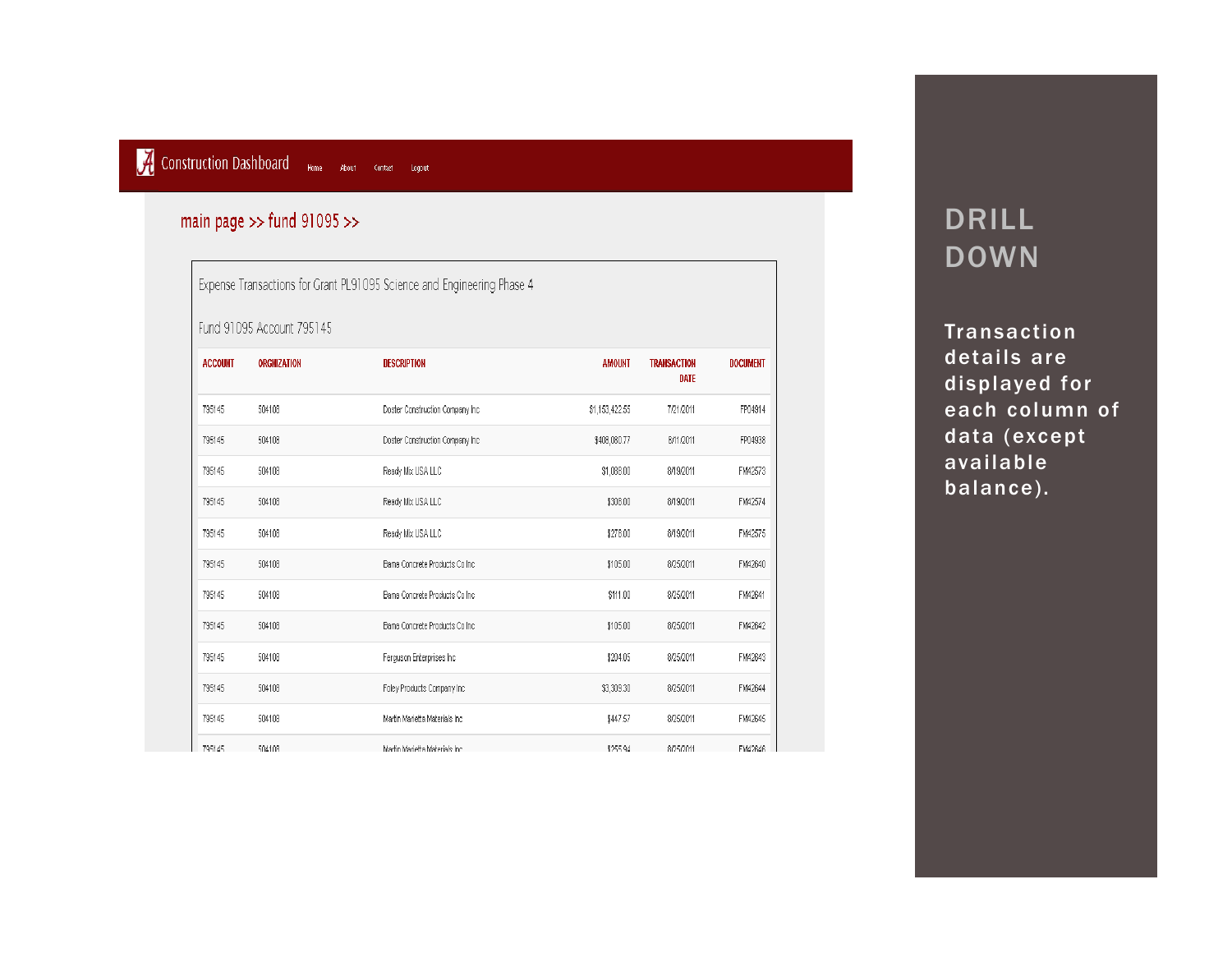|   | А          | B            | C                  | D | E                                    | F               | G.              | Н                    |               | J. |
|---|------------|--------------|--------------------|---|--------------------------------------|-----------------|-----------------|----------------------|---------------|----|
|   | PROJECT    | <b>IFUND</b> | CATEGORY           |   | ACCOUNT ACCT TITLE                   | <b>BUDGET</b>   | <b>EXPENSE</b>  | ENCUMBERED AVAILABLE |               |    |
| 2 | PL91095    |              | 91095 Construction |   | 795350 Construction-PO/PCard T       | \$9,600.00      | \$9,600.00      | \$0.00               | \$0.00        |    |
| 3 | PL91095    |              | 91095 Construction |   | 795351 Construction-PO/PCard U       | \$49,550.00     | \$49,550.00     | \$0.00               | \$0.00        |    |
| 4 | PL91095    |              | 91095 Construction |   | 795352 Construction-PO/PCard V       | \$5,000.00      | \$5,000.00      | \$0.00               | \$0.00        |    |
| 5 | PL91095    |              | 91095 Construction |   | 795353 Construction-PO/PCard W       | \$2,205.00      | \$2,205.00      | \$0.00               | \$0.00        |    |
| 6 | PL91095    |              | 91095 Construction |   | 795354 Construction-PO/PCard X       | \$1,750.70      | \$1,750.70      | \$0.00               | \$0.00        |    |
|   | PL91095    |              | 91095 Construction |   | 795355 Construction-PO/PCard Y       | \$55,729.44     | \$55,729.44     | \$0.00               | \$0.00        |    |
| 8 | PL91095    |              | 91095 Construction |   | 795356 Construction-PO/PCard Z       | \$31,823.00     | \$31,823.00     | \$0.00               | \$0.00        |    |
| 9 | PL91095    |              | 91095 Construction |   | 795336 Construction-PO/Pcard F       | \$910.00        | \$910.00        | \$0.00               | \$0.00        |    |
|   | 10 PL91095 |              | 91095 Construction |   | 795190 Fixed Equipment-Non-Inventory | \$0.00          | \$0.00          | \$0.00               | \$0.00        |    |
|   | 11 PL91095 |              | 91095 Construction |   | 795260 Other Construction Costs      | \$203.20        | \$203.20        | \$0.00               | \$0.00        |    |
|   | 12 PL91095 |              | 91095 Construction |   | 795235 Relocation                    | \$0.00          | \$0.00          | \$0.00               | \$0.00        |    |
|   | 13 PL91095 |              | 91095 Construction |   | 752123 UA Facilities Workorder       | \$55,682.97     | \$55,682.97     | \$0.00               | \$0.00        |    |
|   | 14 PL91095 |              | 91095 Construction |   | 795145 Construction - Contracted     | \$58,351,801.67 | \$58,350,353.77 | \$0.00               | \$1,447.90    |    |
|   | 15 PL91095 |              | 91095 Construction |   | 795270 Construction - Contracted A   | \$2,471.62      | \$2,471.62      | \$0.00               | \$0.00        |    |
|   | 16 PL91095 |              | 91095 Construction |   | 795271 Construction - Contracted B   | \$0.00          | \$0.00          | \$0.00               | \$0.00        |    |
|   | 17 PL91095 |              | 91095 Construction |   | 795272 Construction - Contracted C   | \$41,875.00     | \$39,404.40     | \$2,470.60           | \$0.00        |    |
|   | 18 PL91095 |              | 91095 Construction |   | 795274 Construction - Contracted E   | \$129,500.00    | \$116,337.50    | \$15,606.61          | ( \$2,444.11) |    |
|   | 19 PL91095 |              | 91095 Construction |   | 795275 Construction - Contracted F   | \$0,00          | \$0.00          | \$0.00               | \$0.00        |    |
|   | 20 PL91095 |              | 91095 Construction |   | 795280 Construction - Contracted K   | \$0.00          | \$0.00          | \$0.00               | \$0.00        |    |
|   | 21 PL91095 |              | 91095 Construction |   | 795295 Construction - Contracted Z   | \$0.00          | \$0.00          | \$0.00               | \$0.00        |    |
|   | 22 PL91095 |              | 91095 Construction |   | 795150 Construction - Cost Savings   | ( \$1,447.90)   | \$0.00          | \$0.00               | ( \$1,447.90) |    |
|   | 23 PL91095 |              | 91095 Construction |   | 795331 Construction - PO/PCard A     | \$12,040.04     | \$12,040.04     | \$0.00               | \$0.00        |    |
|   | 24 PL91095 |              | 91095 Construction |   | 795360 Construction - PO/PCard AD    | \$5,835.00      | \$5,835.00      | \$0.00               | \$0.00        |    |
|   | 25 PL91095 |              | 91095 Construction |   | 795361 Construction - PO/PCard AE    | \$14,750.00     | \$14,750.00     | \$0.00               | \$0.00        |    |

## EXPORT TO EXCEL

Export My Funds to Excel File – exports fund data with categories in a column.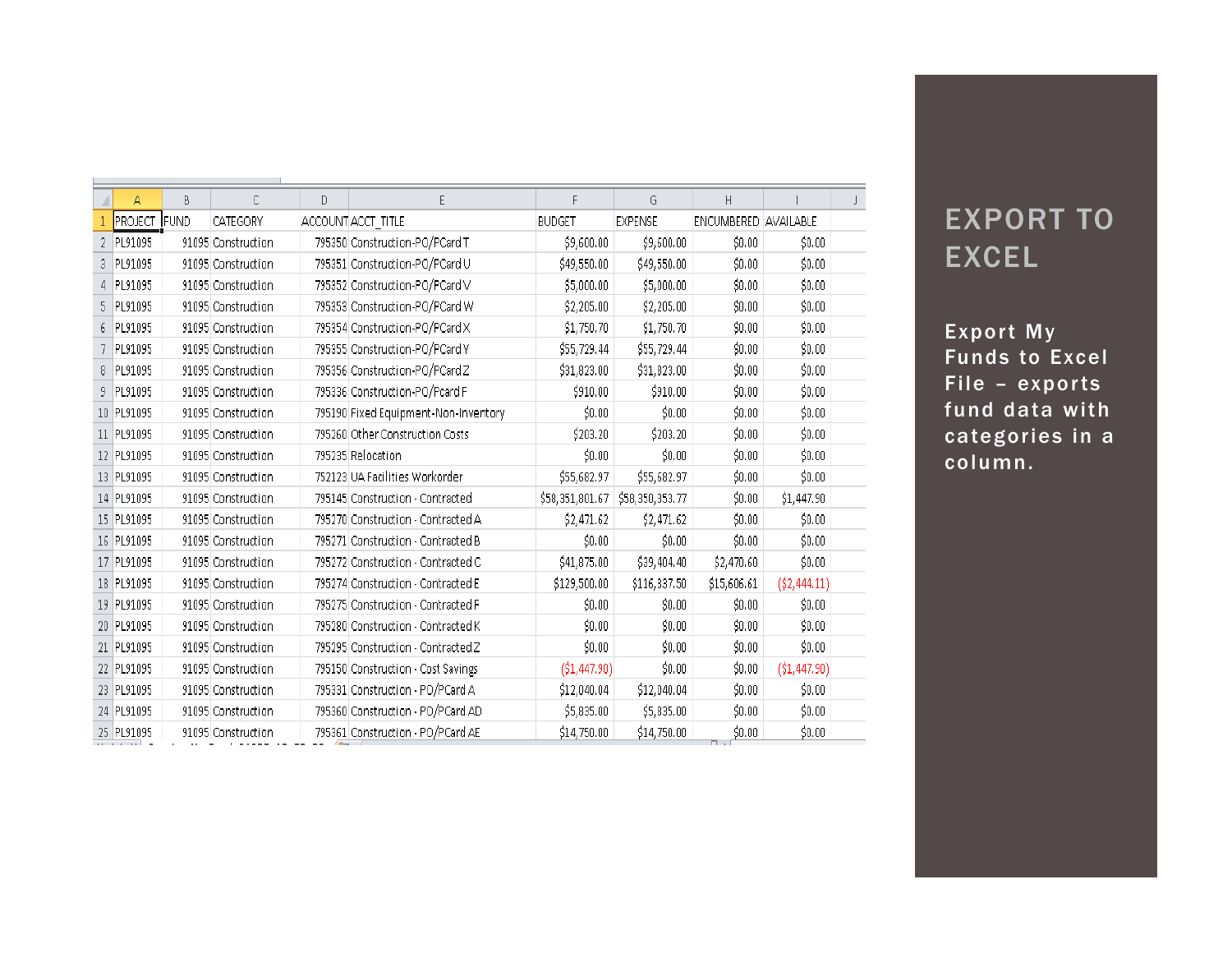|                | $\overline{A}$               | B | $\mathsf{C}$                                 | D | F                                    | F                               | G               | H                                          | $\mathbf{L}$         | $\mathbf{I}$  | K.                                                  | $\mathbf{L}$ | M | N |
|----------------|------------------------------|---|----------------------------------------------|---|--------------------------------------|---------------------------------|-----------------|--------------------------------------------|----------------------|---------------|-----------------------------------------------------|--------------|---|---|
| 1              | <b>PROJECT FUND Category</b> |   |                                              |   | <b>ACCOUNT ACCT TITLE</b>            | <b>Add'l Description BUDGET</b> |                 | <b>EXPENSE</b>                             | ENCUMBERED AVAILABLE |               | Additional Cost to Finish Notes Total Cost to Final |              |   |   |
| $\overline{2}$ | PL91095                      |   | 91095 Construction                           |   | 795350 Construction-PO/PCard T       |                                 | \$9,600.00      | \$9,600.00                                 | \$0.00               | \$0.00        |                                                     |              |   |   |
| $\overline{3}$ | <b>PL91095</b>               |   | 91095 Construction                           |   | 795351 Construction-PO/PCard U       |                                 | \$49,550.00     | \$49,550.00                                | \$0.00               | \$0.00        |                                                     |              |   |   |
| $\overline{4}$ | <b>PL91095</b>               |   | 91095 Construction                           |   | 795352 Construction-PO/PCard V       |                                 | \$5,000.00      | \$5,000.00                                 | \$0.00               | \$0.00        |                                                     |              |   |   |
| 5              | PL91095                      |   | 91095 Construction                           |   | 795353 Construction-PO/PCard W       |                                 | \$2,205.00      | \$2,205.00                                 | \$0.00               | \$0.00        |                                                     |              |   |   |
| 6              | PL91095                      |   | 91095 Construction                           |   | 795354 Construction-PO/PCard X       |                                 | \$1,750.70      | \$1,750.70                                 | \$0.00               | \$0.00        |                                                     |              |   |   |
| $\overline{7}$ | <b>PL91095</b>               |   | 91095 Construction                           |   | 795355 Construction-PO/PCard Y       |                                 | \$55,729.44     | \$55,729.44                                | \$0.00               | \$0.00        |                                                     |              |   |   |
| 8              | <b>PL91095</b>               |   | 91095 Construction                           |   | 795356 Construction-PO/PCard Z       |                                 | \$31,823.00     | \$31,823.00                                | \$0.00               | \$0.00        |                                                     |              |   |   |
| 9              | <b>PL91095</b>               |   | 91095 Construction                           |   | 795336 Construction-PO/Pcard F       |                                 | \$910.00        | \$910.00                                   | \$0.00               | \$0.00        |                                                     |              |   |   |
|                | 10 PL91095                   |   | 91095 Construction                           |   | 795190 Fixed Equipment-Non-Inventory |                                 | \$0.00          | \$0.00                                     | \$0.00               | \$0.00        |                                                     |              |   |   |
| 11             | PL91095                      |   | 91095 Construction                           |   | 795260 Other Construction Costs      |                                 | \$203.20        | \$203.20                                   | \$0.00               | \$0.00        |                                                     |              |   |   |
|                | 12 PL91095                   |   | 91095 Construction                           |   | 795235 Relocation                    |                                 | \$0.00          | \$0.00                                     | \$0.00               | \$0.00        |                                                     |              |   |   |
|                | 13 PL91095                   |   | 91095 Construction                           |   | 752123 UA Facilities Workorder       |                                 | \$55,682.97     | \$55,682.97                                | \$0.00               | \$0.00        |                                                     |              |   |   |
|                | 14 PL91095                   |   | 91095 Construction                           |   | 795145 Construction - Contracted     |                                 | \$58,351,801.67 | \$58,350,353.77                            | \$0.00               | \$1,447.90    |                                                     |              |   |   |
|                | 15 PL91095                   |   | 91095 Construction                           |   | 795270 Construction - Contracted A   |                                 | \$2,471.62      | \$2,471.62                                 | \$0.00               | \$0.00        |                                                     |              |   |   |
|                | 16 PL91095                   |   | 91095 Construction                           |   | 795271 Construction - Contracted B   |                                 | \$0.00          | \$0.00                                     | \$0.00               | \$0.00        |                                                     |              |   |   |
|                | 17 PL91095                   |   | 91095 Construction                           |   | 795272 Construction - Contracted C   |                                 | \$41,875.00     | \$39,404.40                                | \$2,470.60           | \$0.00        |                                                     |              |   |   |
|                | 18 PL91095                   |   | 91095 Construction                           |   | 795274 Construction - Contracted E   |                                 | \$129,500.00    | \$116,337.50                               | \$15,606.61          | ( \$2,444.11) |                                                     |              |   |   |
|                | 19 PL91095                   |   | 91095 Construction                           |   | 795275 Construction - Contracted F   |                                 | \$0.00          | \$0.00                                     | \$0.00               | \$0.00        |                                                     |              |   |   |
|                | 20 PL91095                   |   | 91095 Construction                           |   | 795280 Construction - Contracted K   |                                 | \$0.00          | \$0.00                                     | \$0.00               | \$0.00        |                                                     |              |   |   |
|                | 21 PL91095                   |   | 91095 Construction                           |   | 795295 Construction - Contracted Z   |                                 | \$0.00          | \$0.00                                     | \$0.00               | \$0.00        |                                                     |              |   |   |
|                | 22 PL91095                   |   | 91095 Construction                           |   | 795150 Construction - Cost Savings   |                                 | (S1, 447.90)    | \$0.00                                     | \$0.00               | (S1, 447.90)  |                                                     |              |   |   |
|                | 23 PL91095                   |   | 91095 Construction                           |   | 795331 Construction - PO/PCard A     |                                 | \$12,040.04     | \$12,040.04                                | \$0.00               | \$0.00        |                                                     |              |   |   |
|                | 24 PL91095                   |   | 91095 Construction                           |   | 795360 Construction - PO/PCard AD    |                                 | \$5,835.00      | \$5,835.00                                 | \$0.00               | \$0.00        |                                                     |              |   |   |
|                | 25 PL91095                   |   | 91095 Construction                           |   | 795361 Construction - PO/PCard AE    |                                 | \$14,750.00     | \$14,750.00                                | \$0.00               | \$0.00        |                                                     |              |   |   |
|                | 26 PL91095                   |   | 91095 Construction                           |   | 795362 Construction - PO/PCard AF    |                                 | \$3,654.00      | \$3,654.00                                 | \$0.00               | \$0.00        |                                                     |              |   |   |
|                | 27 PL91095                   |   | 91095 Construction                           |   | 795363 Construction - PO/PCard AG    |                                 | \$14,350.00     | \$14,350.00                                | \$0.00               | \$0.00        |                                                     |              |   |   |
|                | 28 PL91095                   |   | 91095 Construction                           |   | 795364 Construction - PO/PCard AH    |                                 | \$307.50        | \$307.50                                   | \$0.00               | \$0.00        |                                                     |              |   |   |
|                | 29 PL91095                   |   | 91095 Construction                           |   | 795365 Construction - PO/PCard AI    |                                 | \$2,220.00      | \$2,220.00                                 | \$0.00               | \$0.00        |                                                     |              |   |   |
|                | 30 PL91095                   |   | 91095 Construction                           |   | 795366 Construction - PO/PCard AJ    |                                 | \$1,500.00      | \$1,500.00                                 | \$0.00               | \$0.00        |                                                     |              |   |   |
|                | 31 PL91095                   |   | 91095 Construction                           |   | 795367 Construction - PO/PCard AK    |                                 | \$25,312.00     | \$27,037.00                                | \$0.00               | ( \$1,725.00] |                                                     |              |   |   |
|                | 32 PL91095                   |   | 91095 Construction                           |   | 795368 Construction - PO/PCard AL    |                                 | \$470.00        | \$470.00                                   | \$0.00               | \$0.00        |                                                     |              |   |   |
|                | 33 PL91095                   |   | 91095 Construction                           |   | 795369 Construction - PO/PCard AM    |                                 | \$1,775.00      | \$1,775.00                                 | \$0.00               | \$0.00        |                                                     |              |   |   |
|                | 34 PL91095                   |   | 91095 Construction                           |   | 795370 Construction - PO/PCard AN    |                                 | \$8,985.00      | \$8,985.00                                 | \$0.00               | \$0.00        |                                                     |              |   |   |
|                | 35 PL91095                   |   | 91095 Construction                           |   | 795371 Construction - PO/PCard AO    |                                 | \$13,992.65     | \$13,992.65                                | \$0.00               | \$0.00        |                                                     |              |   |   |
|                | 36 PL91095                   |   | 91095 Construction                           |   | 795372 Construction - PO/PCard AP    |                                 | \$2,111.00      | \$2,111.00                                 | \$0.00               | \$0.00        |                                                     |              |   |   |
|                | 37 PL91095                   |   | 91095 Construction                           |   | 795373 Construction - PO/PCard AQ    |                                 | \$750.00        | \$750.00                                   | \$0.00               | \$0.00        |                                                     |              |   |   |
|                | 38 PL91095                   |   | 91095 Construction                           |   | 795374 Construction - PO/PCard AR    |                                 | \$5,621.94      | \$5,621.94                                 | \$0.00               | \$0.00        |                                                     |              |   |   |
|                | 39 PL91095                   |   | 91095 Construction                           |   | 795375 Construction - PO/PCard AS    |                                 | \$2,693.00      | \$2,693.00                                 | \$0.00               | \$0.00        |                                                     |              |   |   |
|                | 40 PL91095                   |   | 91095 Construction                           |   | 795376 Construction - PO/PCard AT    |                                 | \$23,706.00     | \$27,697.00                                | \$0.00               | ( \$3,991.00] |                                                     |              |   |   |
|                | 41 PL91095                   |   | 91095 Construction                           |   | 795377 Construction - PO/PCard AU    |                                 | \$7,244.00      | \$7,244.00                                 | \$0.00               | \$0.00        |                                                     |              |   |   |
|                | 42 PL91095                   |   | 91095 Construction                           |   | 795378 Construction - PO/PCard AV    |                                 | \$11,325.00     | \$11,325.00                                | \$0.00               | \$0.00        |                                                     |              |   |   |
|                | 43 PL91095                   |   | 91095 Construction                           |   | 795379 Construction - PO/PCard AW    |                                 | \$1,676.00      | \$1,676.00                                 | \$0.00               | \$0.00        |                                                     |              |   |   |
|                | 44 PL91095                   |   | 91095 Construction                           |   | 795380 Construction - PO/PCard AX    |                                 | \$4,294.00      | \$4,294.00                                 | \$0.00               | \$0.00        |                                                     |              |   |   |
|                | 45 PL91095                   |   | 91095 Construction                           |   | 795381 Construction - PO/PCard AY    |                                 | \$0.00          | \$0.00                                     | \$0.00               | \$0.00        |                                                     |              |   |   |
|                | 46 PL91095                   |   | 91095 Construction                           |   | 795382 Construction - PO/PCard AZ    |                                 | \$1,003.81      | S1,003.81                                  | \$0.00               | \$0.00        |                                                     |              |   |   |
|                |                              |   | H (→ → H ConstructionFund_91095_withAddi → 2 |   | والمتمطامون متعبستمنية فوو           |                                 | AT ADD OD       | $A = \text{A} \cap \text{A} \cap \text{A}$ | do oo                | én nn         | ∏◀                                                  |              |   |   |
|                | Ready <b>P</b>               |   |                                              |   |                                      |                                 |                 |                                            |                      |               |                                                     |              |   |   |

## EXPORT TO EXCEL

Export My Funds with Additional Fields to Excel File – This export adds additional empty columns similar to the Cost Projection Worksheet sorted by BOT categories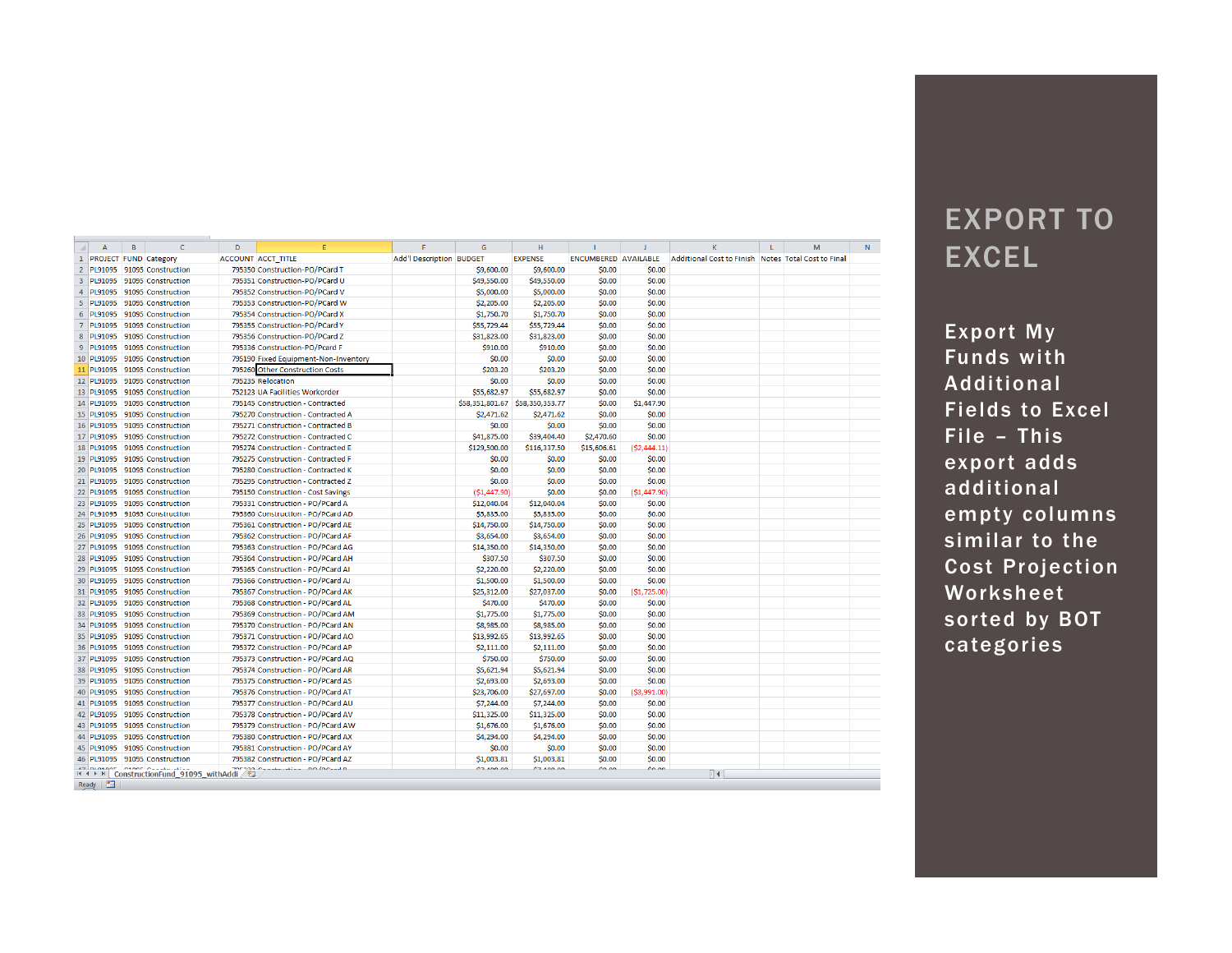|                | A              | B     | $\mathsf{C}$ | D                                         | E                                          | F              | G              | Ĥ                        |             |  |
|----------------|----------------|-------|--------------|-------------------------------------------|--------------------------------------------|----------------|----------------|--------------------------|-------------|--|
| $\mathbf{1}$   |                |       |              | PROJECT FUND ACCOUNT ACCT TITLE           | <b>Add'l Description</b>                   | <b>BUDGET</b>  | <b>EXPENSE</b> | ENCUMBERED AVAILABLE Add |             |  |
| $\overline{2}$ | PL90439        | 90439 |              | 712101 Computer-Desktop                   |                                            | \$10,367.68    | \$10,367.68    | \$0.00                   | \$0.00      |  |
| 3              | PL90439        | 90439 |              | 742107 Advertising - Newspapers/Mag/Journ |                                            | \$2,921.17     | \$2,921.17     | \$0.00                   | \$0.00      |  |
| 4              | PL90439        | 90439 |              | 742301 Postage - Domestic                 |                                            | \$29.35        | \$29.35        | \$0.00                   | \$0.00      |  |
| 5              | PL90439        | 90439 |              | 748019 Locksmith Services                 |                                            | \$4.00         | \$4.00         | \$0.00                   | \$0.00      |  |
| 6              | PL90439        | 90439 |              | 752123 UA Facilities Workorder            |                                            | \$31,622.65    | \$31,622.65    | \$0.00                   | \$0.00      |  |
| $\overline{7}$ | PL90439        | 90439 |              | 763101 Telecomm Telephone Service         |                                            | \$1,125.11     | \$1,125.11     | \$0.00                   | \$0.00      |  |
| 8              | PL90439        | 90439 |              | 781316 Insurance                          |                                            | \$3,192.00     | \$3,192.00     | \$0.00                   | \$0.00      |  |
| 9              | PL90439        | 90439 |              | 791205 Furniture over \$5000              |                                            | \$84,260.00    | \$84,260.00    | \$0.00                   | \$0.00      |  |
|                | 10 PL90439     | 90439 |              | 795105 Advertising - Construction         |                                            | \$760.90       | \$760.90       | \$0.00                   | \$0.00      |  |
|                | 11 PL90439     | 90439 |              | 795110 Architectual Fees - External A     | <b>Gresham Smith &amp; Partners</b>        | \$487,550.88   | \$487,550.88   | \$0.00                   | \$0.00      |  |
|                | 12 PL90439     | 90439 |              | 795140 Commissioning-A                    | <b>KBA Building Technologies LLC</b>       | \$54,261.50    | \$54,261.50    | \$0.00                   | \$0.00      |  |
|                | 13 PL90439     | 90439 |              | 795145 Construction - Contracted          |                                            | \$6,046,776.78 | \$6,046,776.78 | \$0.00                   | \$0.00      |  |
|                | 14 PL90439     | 90439 |              | 795150 Construction - Cost Savings        |                                            | (S1.64)        | ( \$1.64)      | \$0.00                   | \$0.00      |  |
|                | 15 PL90439     | 90439 |              | 795160 Consulting Fees-A                  | Whitaker & Rawson Inc.                     | \$3,089.70     | \$3,089.70     | \$0.00                   | \$0.00      |  |
|                | 16 PL90439     | 90439 |              | 795161 Consulting Fees-B                  | Merck & Hill Consultants Inc.              | \$1,845.00     | \$1,845.00     | \$0.00                   | \$0.00      |  |
|                | 17 PL90439     | 90439 |              | 795165 Contingency                        |                                            | \$58,674.32    | \$0.00         | \$0.00                   | \$58,674.32 |  |
|                | 18 PL90439     | 90439 |              | 795175 Engineering - External A           | Hays Cheatwood Cornelius Inc               | \$1,275.00     | \$1,275.00     | \$0.00                   | \$0.00      |  |
|                | 19 PL90439     | 90439 |              | 795195 Furn & Equip-Other moveable A      | <b>Interior Design Professionals Inc</b>   | \$372,447.68   | \$372,447.68   | \$0.00                   | \$0.00      |  |
|                | 20 PL90439     | 90439 |              | 795215 Landscaping-Contractor A           | Owens Professional Landscape Group         | \$100,891.35   | \$100,891.35   | \$0.00                   | \$0.00      |  |
|                | 21 PL90439     | 90439 |              | 795217 Landscaping-PO A                   | <b>Fulghams Inc</b>                        | \$1,695.00     | \$1,695.00     | \$0.00                   | \$0.00      |  |
|                | 22 PL90439     | 90439 |              | 795230 Project Management Fees - Internal |                                            | \$116,814.00   | \$116,814.00   | \$0.00                   | \$0.00      |  |
|                | 23 PL90439     | 90439 |              | 795233 Digital Signage                    |                                            | \$0.00         | \$0.00         | \$0.00                   | \$0.00      |  |
|                | 24 PL90439     | 90439 |              | 795236 Transportation costs               |                                            | \$30,373.83    | \$30,373.83    | \$0.00                   | \$0.00      |  |
|                | 25 PL90439     | 90439 |              | 795250 Telecommunications-Internal        |                                            | \$147,406.06   | \$147,406.06   | \$0.00                   | \$0.00      |  |
|                | 26 PL90439     | 90439 |              | 795255 Testing-A                          | <b>Bhate Environmental Assoc Inc.</b>      | \$8,708.01     | \$8,708.01     | \$0.00                   | \$0.00      |  |
|                | 27 PL90439     | 90439 |              | 795256 Testing-B                          | <b>TTL</b> Inc                             | \$15,279.25    | \$15,279.25    | \$0.00                   | \$0.00      |  |
|                | 28 PL90439     | 90439 |              | 795260 Other Construction Costs           |                                            | \$0.00         | \$0.00         | \$0.00                   | \$0.00      |  |
| 29             | <b>PL90439</b> | 90439 |              | 795270 Construction - Contracted A        | Moved to 90439-795145 to correct           | \$0.00         | \$0.00         | \$0.00                   | \$0.00      |  |
|                | 30 PL90439     | 90439 |              | 795271 Construction - Contracted B        | Cost Alloc. to 90404                       | \$0.00         | \$0.00         | \$0.00                   | \$0.00      |  |
|                | 31 PL90439     | 90439 |              | 795272 Construction - Contracted C        |                                            | \$0.00         | \$0.00         | \$0.00                   | \$0.00      |  |
|                | 32 PL90439     | 90439 |              | 795273 Construction - Contracted D        |                                            | \$0.00         | \$0.00         | \$0.00                   | \$0.00      |  |
|                | 33 PL90439     | 90439 |              | 795331 Construction - PO/PCard A          | A&B Electric Co Inc.                       | \$3,467.00     | \$3,467.00     | \$0.00                   | \$0.00      |  |
|                | 34 PL90439     | 90439 |              | 795332 Construction - PO/PCard B          | <b>Brick Acquisitions Corp</b>             | \$1,785.00     | \$1,785.00     | \$0.00                   | \$0.00      |  |
|                | 35 PL90439     | 90439 |              | 795333 Construction - PO/PCard C          | <b>Educational Associates of Alabama I</b> | \$3,193.00     | \$3,193.00     | \$0.00                   | \$0.00      |  |
|                | 36 PL90439     | 90439 |              | 795335 Construction - PO/PCard E          | Corr JKPG0452 7/21/13                      | \$50,102.57    | \$50,102.57    | \$0.00                   | \$0.00      |  |
|                | 37 PL90439     | 90439 |              | 795336 Construction-PO/Pcard F            | A&B Electric Co Inc                        | \$9,664.94     | \$9,664.94     | \$0.00                   | \$0.00      |  |
|                | 38 PL90439     | 90439 |              | 795337 Construction-PO/PCard G            | Reclass charge in 795195 to correct        | \$244,114.50   | \$244,114.50   | \$0.00                   | \$0.00      |  |
|                | 39 PL90439     | 90439 |              | 795338 Construction-PO/PCard H            | Insight Public Sector Inc                  | \$5,559.22     | \$5,559.22     | \$0.00                   | \$0.00      |  |
|                | 40 PL90439     | 90439 |              | 795339 Construction-PO/PCard I            | <b>MOORE HALL PROJECT</b>                  | \$9,892.15     | \$9,892.15     | \$0.00                   | \$0.00      |  |
|                |                |       |              | H (→ → H ConstructionFund 90439 byAccoun  | <b>Contractor</b> Contractor               | do oro oo      | An ara on      | $A - A$                  | 而第          |  |
|                | 国<br>Ready     |       |              |                                           |                                            |                |                |                          |             |  |

## EXPORT TO EXCEL

Export My Fund by Account Code with Additional Fields to Excel File – This export adds additional columns similar to the Cost Projection Worksheet with last transaction description and sorted by Account Code